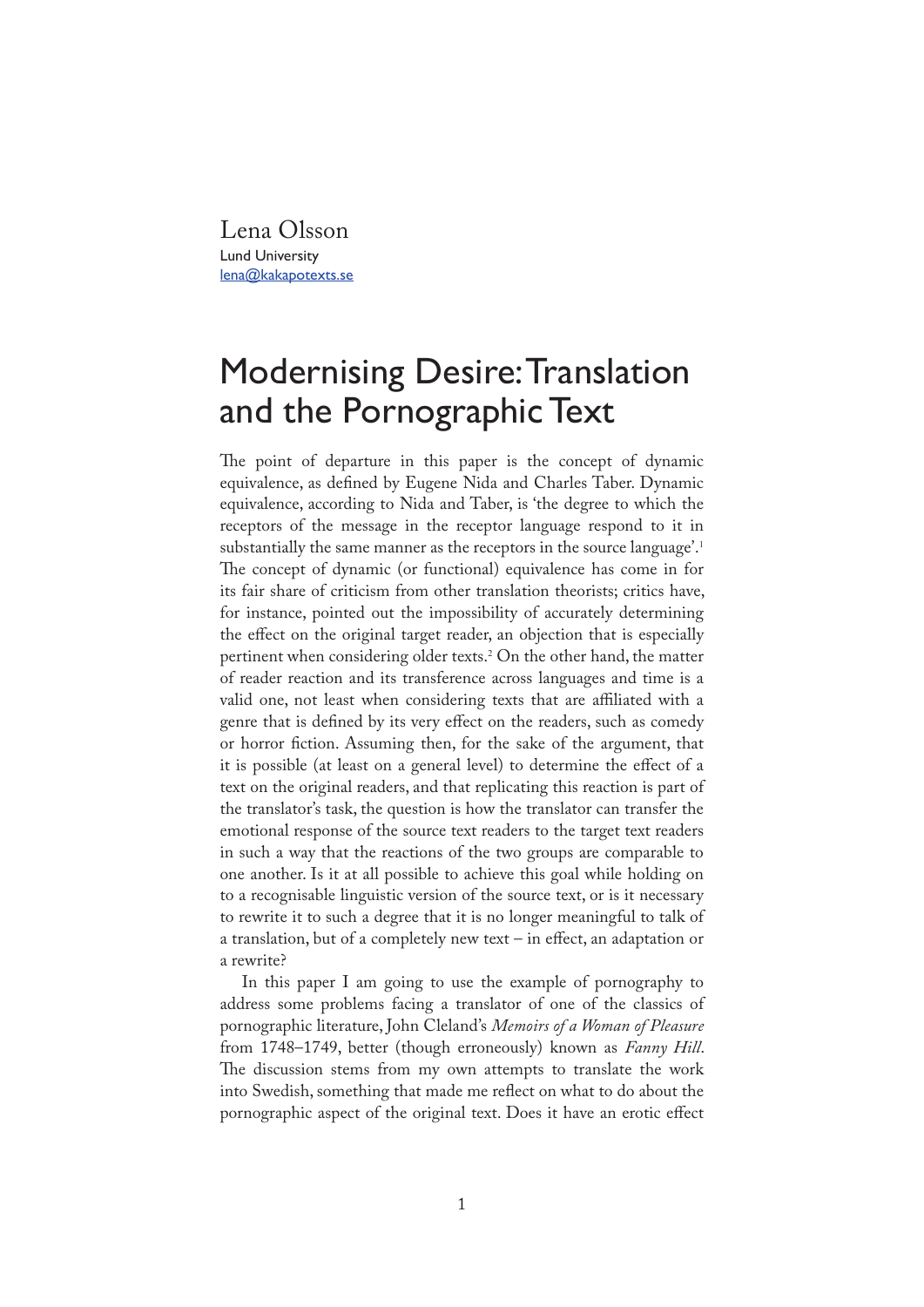on modern English and Swedish audiences, or is the sexual excitement the text awoke in its eighteenth-century readers irrevocably lost today? That the text was capable of arousing its original readers is clear: James Boswell, for example, called it 'that most licentious and inflaming book',<sup>3</sup> and in 1785 it was claimed in the trial for adultery of Mrs Harriet Errington that she had taken great pleasure in reading *Memoirs* and in showing the many indecent pictures in it to her maid and to other people.<sup>4</sup> �e procuress Mrs. Goadby is said to have used *Memoirs* in order to wear down the moral resistance of the girls she lured to her premises with the promise of hiring them as maids (but in reality to turn them into prostitutes), and the famous madam Jane Douglas's library supposedly included *Memoirs* together with other well-known works of bawdy and rogue literature, such as *Aristotle's Master-Piece*, *�e London Bawd*, and *Rochester's poems*. 5 In *A Journey through the Head of a Modern Poet*, Cleland is satirised as a writer who had 'merited more in the cause of *Venus*, than half her Votaries, by his inimitable Collection of all the pretty Phrases, high-seasoned Metaphors, and inviting Allusions, which he has so judiciously made Use of, in that never-enough-to-beadmired Performance, called *Memoirs of a Woman of Pleasure*', and the book itself is denounced in *Appendix: Or, the Criticks Criticised* as 'that infamous book that was burnt by the hands of the common hangman for debauching the principles and ruining the morals of the youth of both sexes not only by licentious and in�ammatory descriptions, but also by lewd and libidinous pictures, that would disgrace the orgies of Cotytto', an expression of moral outrage far from uncommon at the time.<sup>6</sup> Whether they believed the book threatened to corrupt the morals of the innocent or celebrated it as an erotic masterpiece, it is clear that eighteenth-century readers viewed the text as a work capable of evoking a sexual response in the reader.

But what about now, some 250 years later? Looking into reader comments at net bookstores, blogs, and lists of recommended reading, the overall impression is one of widely divergent reactions to the book. For instance, one reader exclaims, 'Who knew erotica could be so boring! I ended up skimming through most of it to get AWAY from the sex scenes because they were so overexplained and redundant!' while another considers *Memoirs* to be 'way above any of the corny […] trash people try to write now. The way he [Cleland] describes the exquisite male form and genitalia will make any true woman salivate. I absolutely loved what I found here'.<sup>7</sup> Many admit to having been surprised by the work's sexual explicitness: according to one reader, '*Fanny Hill* is one of the most pornographic pieces of writing I have ever read!', but others are more blasé: 'By today's standards, it seems pretty strange that this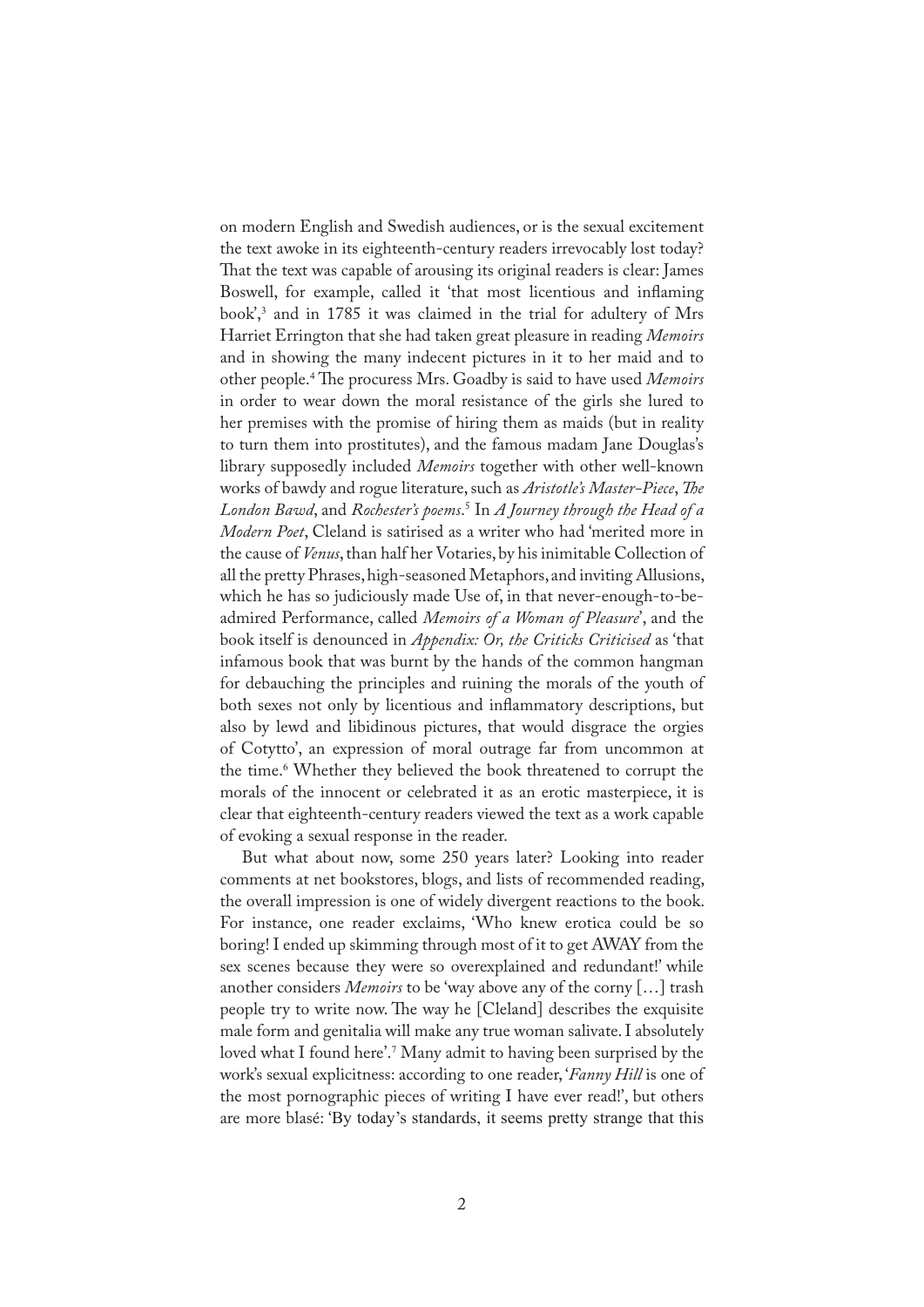relatively tame book was essentially outlawed in the civilized world for over 200 years'.8 Some people find the book comic: one reader thinks it is 'dirty, all right, but what it mostly is, is hilarious' and another believes it is 'amusing and in a couple of places laugh-out-loud funny'. On the other hand, there are people who state that the descriptions in the book 'never appear either clinical or comical', and one reader finds it 'brilliant. Sensitively and well written'.<sup>9</sup> Whether the reviews are ultimately positive or negative, it seems that modern readers at least have no problem recognising the pornographic element in the text.

Contemporary readers have greater problems with the literary style. According to one reader, 'this was the most boring book I have ever tried to read. The language is hard to keep up with and understand', and another says that 'at times, it is difficult going because of the outdated language', while a third thinks the book 'read[s] like one very long run-on sentence'.<sup>10</sup> Some readers find the style unintentionally comic, provoking laughter rather than erotic titillation: one thinks that 'the descriptions of "engines" and "chinks" are overblown and hilarious', and another explains that 'I found it difficult to get through more than a few pages without laughing. Why? Because the author can't seem to come right out and say what he means, but has to describe it in the most strained, outlandish metaphors'.11 Despite this, however, many people appear to have actually liked the style: one reader claims that 'Cleland's master-stroke, if you will, linguistically, is to write a whole-heartedly pornographic novel and couch everything in such a rich variety of metaphors', while another says that 'the author can makes [*sic*] you sizzle with every sentence without using one vulgar word. Most incredible! A master of the English language'.<sup>12</sup> If the comments on the web are anything to go by (and there is no knowing how representative they are), the erotic potential of *Memoirs* is fully recognised, many people still find it sexually arousing, but the style sometimes gets in the way of the erotic titillation and curtails it, especially because the language seems unintentionally humorous or ridiculous, or because the text is difficult to follow.

Forming an idea of how the book is viewed in Sweden is a less straight-forward task. There are only a small number of comments available online – the book is quite simply not part of literary and popular culture in the same way as it is in English-speaking countries. The few comments that do show up are often patronising or negative: according to one reader, the book contains 'wonderfully dorky sex; the maypoles are in bloom and so are all the other metaphors, the orgasms never end nor do the laughs. Luv it!'; while another feels that 'its reputation as pornography is exaggerated beyond belief. �e book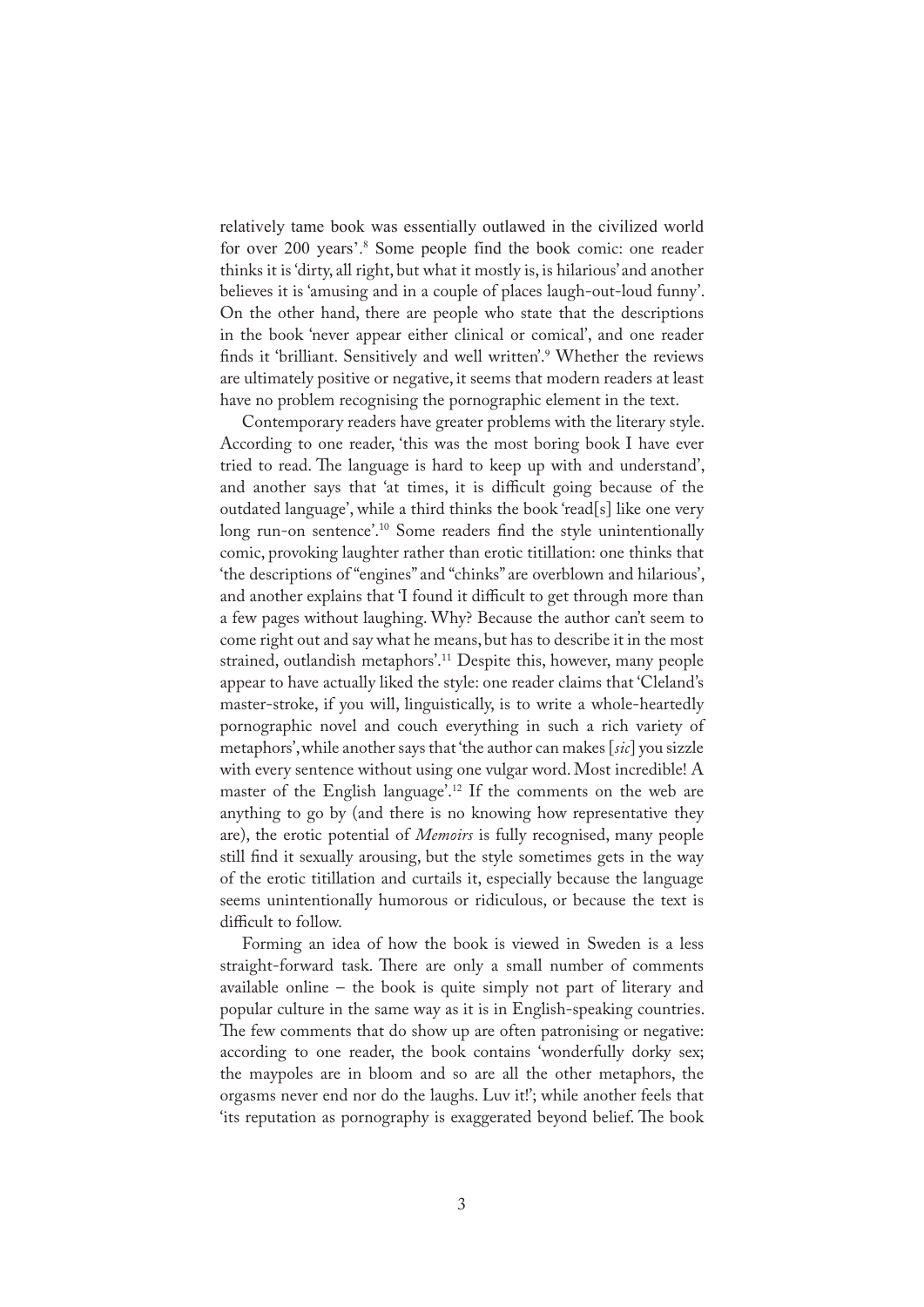changes (disappointed) owners at short intervals, I suspect', and a third contends that 'Cleland's novel makes for pretty boring reading. What becomes truly tiresome in the reading are the perpetually recurring far too many metaphors'.<sup>13</sup> About half of the comments are positive, however: one reader says, 'I think Cleland's *Fanny Hill* is pretty good at depictions of sex', while another says, 'I am a 59-year-old woman who has had a good deal of joy and inspiration from that book ever since I was in my twenties', and a third thinks that 'the novel was smashing', although 'the sentences are long, which makes it difficult to read'.<sup>14</sup> �e limited number of comments in Swedish makes it difficult to draw general conclusions, but reactions do seem to vary as much as they do in English-speaking countries. As in Britain and the US, the Swedish comments suggest that although some people like *Memoirs*, many people find it boring, tiresome or ridiculous, and the recurring complaint is the language – primarily what is apparently viewed as silly or unnecessary 'euphemisms'.

The tendency to view the language as comic rather than licentious or sublime is the major difference between original and modern reader reactions, suggesting that the main issue faced by a translator aiming for dynamic equivalence is that of literary style. But what aspects of the original style would have to be altered, and is it possible to do so without changing the text in major ways? A short excerpt from the book will exemplify the reader-identified problem areas in the text – primarily sentence-length and metaphors (see Appendix).

The most immediately noticeable characteristic of the text is its tendency toward long sentences. The first sentence is comparatively short, 33 words, but the second has 141 words, and the third, 196. Such long sentences are not in any way unusual, or particular to the pornographic scenes: Cleland writes in this way, and it is a style that is relatively typical of eighteenth-century texts, even if Cleland can, with some fairness, be said to be unusually long-winded even among his contemporaries. A faithful translation of this text would offend in every conceivable way against the advice for writing Plain Swedish given by the Swedish Language Council (Språkrådet), although those rules were, of course, never meant for literary texts. Nevertheless, Språkrådet does recommend an average sentence length of 15–20 words. My translation ended up at 148 and 212 words, respectively, for the two longest sentences. The latter of these could perhaps be divided into three smaller sentences, landing at roughly  $60 - 100 - 50$ words per sentence, but it would be impossible to adhere to the 15–20 word recommendation. Hacking the sentence up into smaller pieces has another draw-back. Cleland's sentences are not usually run-on;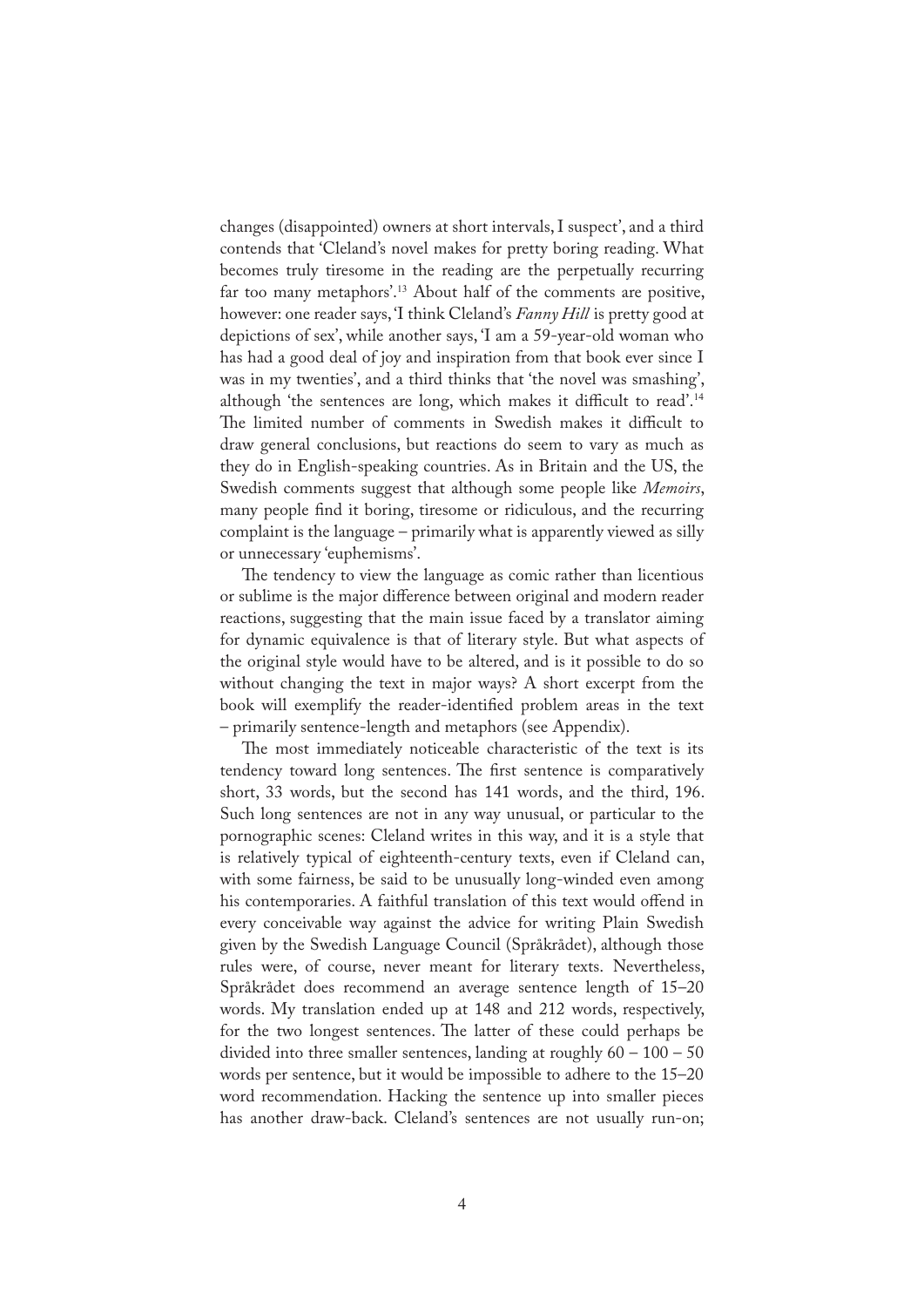they either tend to descend through several levels of subordination and then finish the original main clause at the end, and/or they have a logical progression that makes division into smaller units less than straightforward. The various constituents of the sentence will have to be moved relative to one another, thus breaking up the logical progression of the sentence, and, in addition, it may be necessary to introduce deictic expressions to connect the new, shorter sentences with one another, something for which there is no need as long as the sentence stays undivided. The result is then a text that reads more like non-fiction, which is not a desirable goal; certainly this will not make the text more titillating to the reader. Also, the breathless subclause-upon-subclause structure may actually be on purpose, in that it can be said to mimic the increasing fervour of the sexual encounter that is taking place in the text. Dividing the sentence into smaller units may thus detract from the erotic effect rather than add to it.

The metaphors are the second problem a translator faces. Complex metaphors are a not uncommon feature of eighteenth-century texts, which on occasion tend to contain lengthy and well-developed conceits over a number of lines, but the frequency with which they appear is an idiosyncrasy of Cleland's text, born out of his avowed aim to '[write] so freely about a woman of the town without resorting to the coarseness of […] plain words'.<sup>15</sup> His refusal to use these 'plain words' is one of the major differences between his text and modern porn/erotica, where four-letter words regularly appear, and it is the main reason quoted by readers on the web for why they found the text ridiculous or unintentionally comic. However, is it not a matter of just 'translating' each separate metaphor into the word to which it was meant to obliquely allude. As the text makes clear, the metaphors are much more far-reaching than that, e.g., 'that delicate glutton, my neither-mouth, as full as it could hold, kept palating, with exquisite relish, the morsel that so deliciously ingorg'd it'. Unless a translation was very free, it would have to deal with the entire conceit, not just individual words. But even individual metaphors can pose a problem. One example of this is the 'conduit-pipe'. The best option three separate translations into Swedish (my own and the two that were published in the 1960s) could come up with was 'ledningsrör' – which is hardly an erotic word (arguably less so than 'conduit-pipe').<sup>16</sup> Another problematic metaphor is the leech. Certainly to a modern audience likening the vagina to a leech does not have positive connotations, and runs the risk of undermining the sexual titillation the text may evoke; how it was seen by eighteenthcentury readers we of course do not know, but one must remember that leeches were a much more common occurrence in the medicine of the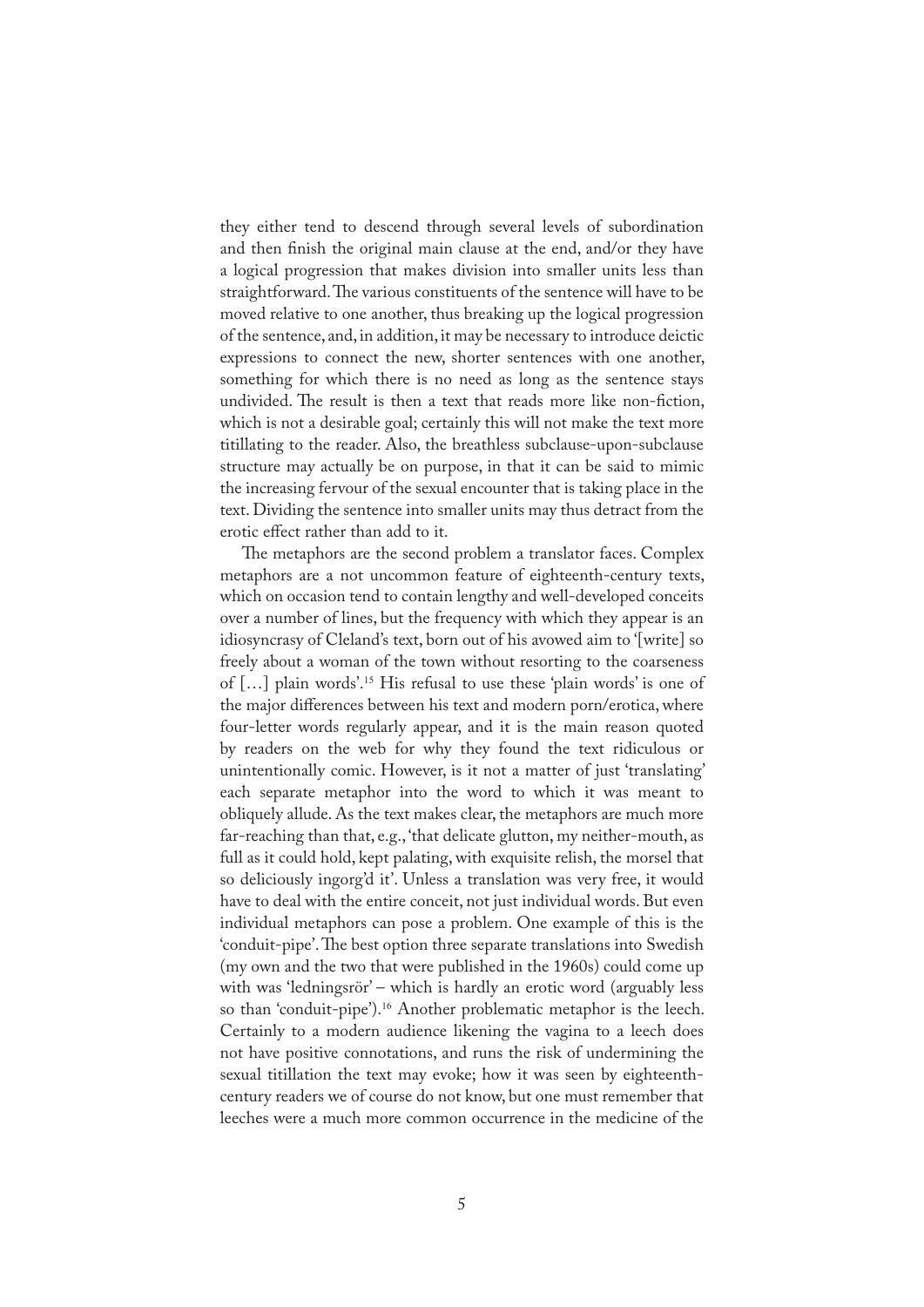time, and most readers would probably have had first-hand experience of them. Because leeches were meant to cure, it is possible that they had positive connotations for the original readers. A modern reader, however, is probably more likely to be disgusted, a reaction that is not conducive to an erotic response. If the aim is dynamic equivalence, the most reasonable option would probably be to leave out this metaphor altogether – in fact, a great many of the metaphors would presumably have to be left out – but then what is left is hardly Cleland's text any longer. It is something else, and is that something really a translation?

Another thing to consider is the text as a historical document, and as a literary classic. If the translator should choose to modernise the text in pursuit of dynamic equivalence, she or he must by necessity give up on the arguably as signi�cant objective of presenting a historical text as a document from its own time, as a text from which a modern reader can learn something about the period in which it was written. It must be considered whether it is not as important, or perhaps even more so, to show what eighteenth-century people found erotic than to make the text suit the erotic tastes of the modern reader. And aiming for dynamic equivalence is a slippery slope. If the text is to be modernised for erotic effect, one may ask if it should not also be recast as a story set in Sweden, with Swedish characters, in a contemporary setting, because the original reader obviously encountered a tale set in his or her own country featuring characters typical of his or her own society, something that reasonably has an impact on the effect on the reader. Additionally, it may be asked whether the events portrayed in the book would have the same effect now as then on the reader. If we are unwilling to entertain the notion that human beings react in the same fashion, regardless of historical period, to events depicted in literature and encountered in real life, must not then the whole story be changed as well? And if it does, what remains of the original text? Certainly this is a questionable treatment of a literary classic. Thus, if drawn to its logical conclusion, dynamic equivalence quickly becomes untenable as a method of translation. Even when the text belongs to a genre whose identity is inextricably bound up with a specific reader reaction, it is difficult to see that there is much to be gained by attempting to replicate that reaction on the modern reader – especially if that effect is attained at the cost of forcibly wringing the text from its historical location and turning it into a sham contemporary target-language original. In comparison, losing some of the dynamic equivalence in the process of translation seems a comparatively small price to pay.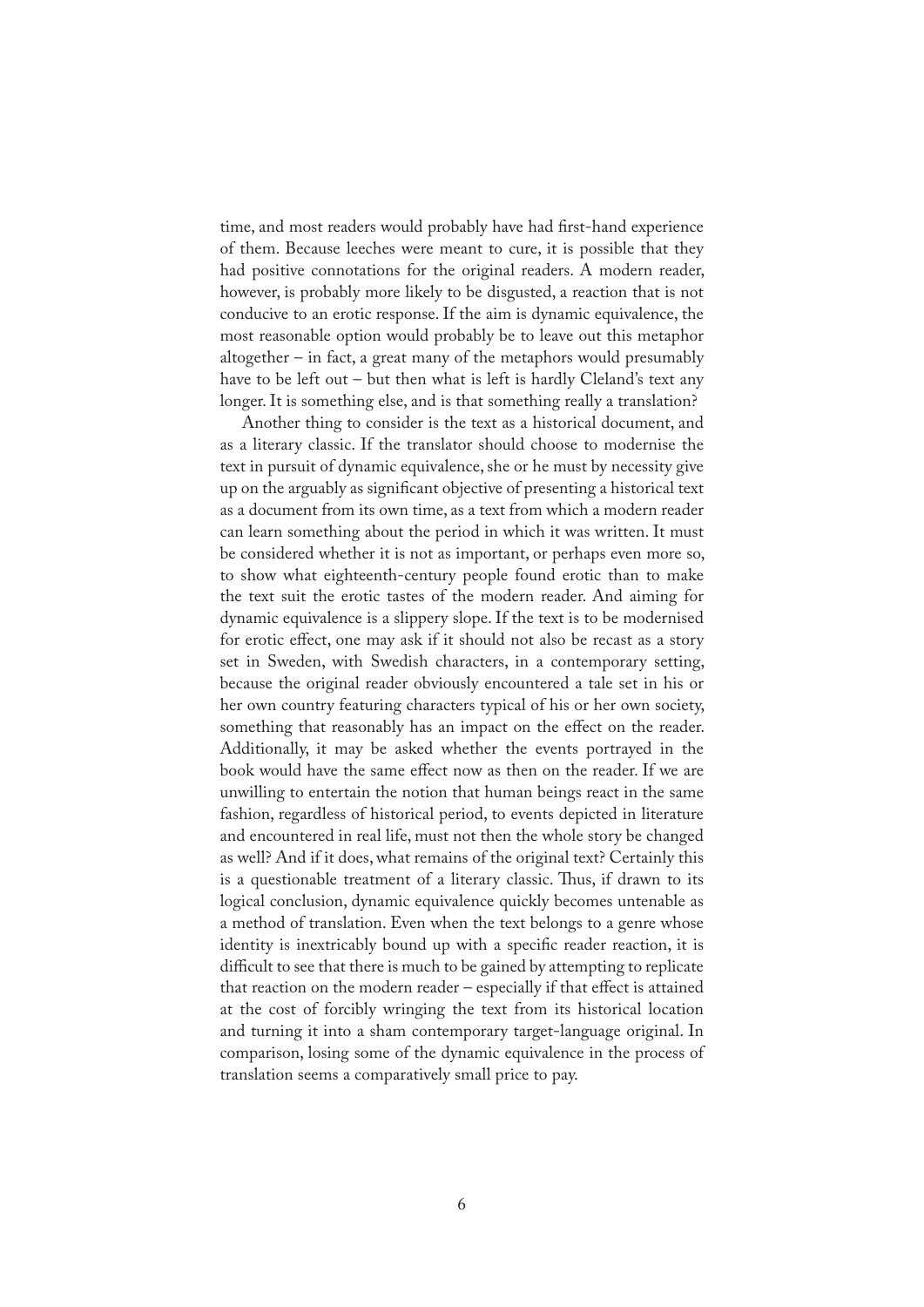### *Appendix:*

## *An excerpt from* Memoirs *and a suggestion for its translation*

This bred a pause of action, a pleasure stop; whilst that delicate glutton, my neither-mouth, as full as it could hold, kept palating, with exquisite relish, the morsel that so deliciously ingorg'd it. But nature could not long endure a pleasure that so highly provok'd without satisfying it; persuing then its darling end, the battery recommenc'd with redoubled exertion; nor lay I unactive on my side, but encountring him with all the impetuosity of motion I was mistress of, the downy cloathing of our meeting mounts, was now of real use to break the violence of the tilt; and soon, too soon indeed! the high-wrought agitation, the sweet urgency of this to-and-fro friction, rais'd the titilation on me to its height, so that finding myself on the point of going, and loath to leave the tender partner of my joys behind me, I employ'd all the forwarding motions and arts my experience suggested to me, to promote his keeping me company to our journey's end. I not only then tightened the pleasure-girth round my restless inmate, by a secret spring of suction and compression, that obeys the will in those parts, but stole my hand softly to that store bag of nature's prime sweets, which is so pleasingly attach'd to its conduit-pipe, from which we receive them; there feeling, and most gently indeed squeezing those tender globular reservoirs, the magic touch took instant effect, quicken'd, and brought on upon the spur, the symptoms of that sweet agony, the melting moment of dissolution, when pleasure dies by pleasure, and the mysterious engine of it overcomes the titillation it has rais'd in those parts, by plying them with the stream of a warm liquid, that is itself the highest of all titillations, and which they thirstily express, and draw in like the hotnatured leach, who, to cool itself, tenaciously attracts all the moisture within its sphere of exsuction: chiming then to me, with exquisite consent, as I melted away, his oily balsamic injection mixing deliciously with the sluices in flow from me, sheath'd and blunted all the stings of pleasure, whilst it �ung us into an extacy, that extended us fainting, breathless, entranced.<sup>17</sup>

#### *Suggested translation:*

Detta gav upphov till ett avbrott i striden, ett njutningsuppehåll; medan den vällustiga frossaren, min nedre mun, som var till randen fullstoppad, hela tiden med intensivt välbehag smakade på munsbiten som så läckert fyllde den till brädden. Men naturen kunde inte länge fördraga en njutning som eggade den så intensivt utan att tillfredsställa den; alltså strävade den efter sitt ömt älskade mål, och bombardemanget påbörjades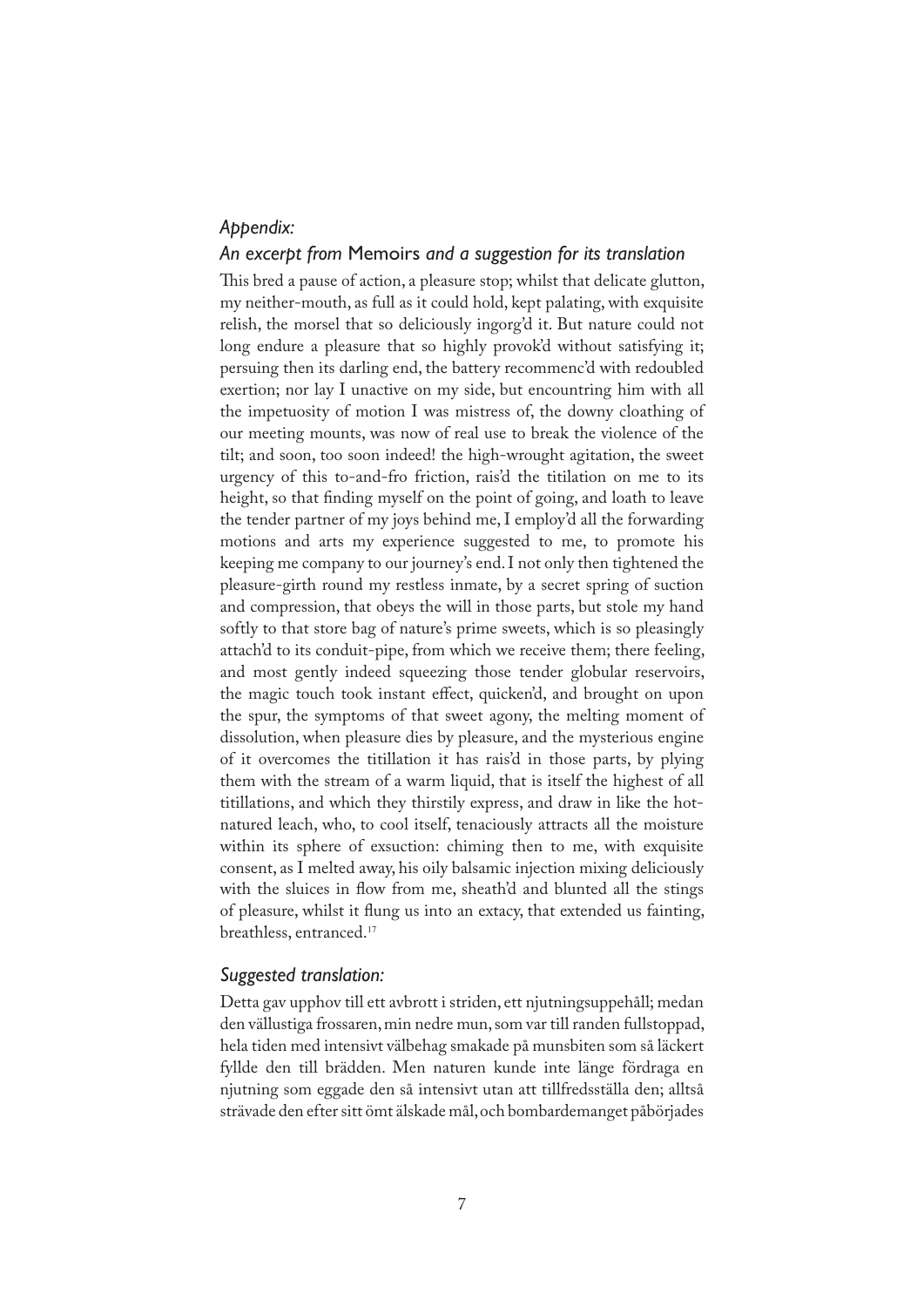ånyo med fördubblad styrka; icke heller låg jag overksam å min sida, utan gick till storms mot honom med all den våldsamhet i rörelserna som jag förmådde, så att den duniga beklädnaden på våra sammanstötande kullar nu var till verklig nytta för att dämpa dustens våldsamhet; och snart, i sanning alltför snart! förhöjde den hetsiga stimuleringen, den ljuva ihärdigheten i denna upprepade gnidning fram och tillbaka, min upphetsning till dess höjdpunkt, så att jag befann mig vid utlösningens gräns; och då jag var ovillig att lämna mina fröjders kärleksfulle kamrat på efterkälken, begagnade jag mig av alla de befrämjande rörelser och konstgrepp som min erfarenhet föreslog mig för att verka för att han skulle hålla mig sällskap till resans slut. Alltså drog jag inte bara åt njutningsgördeln runt min rastlöse invånare med hjälp av en hemlig �äder som styr sugkraften och sammandragningarna, och vilken lyder viljan i dessa delar, men jag förde dessutom varsamt och obemärkt handen till den påse i vilken naturens förnämsta sötvaror lagras, och vilken är så angenämt fäst vid sitt ledningsrör, från vilket vi erhåller dem; när jag där rörde vid, och i sanning mycket varsamt klämde på, de ömtåliga klotformade reservoarerna, hade den förtrollande beröringen omedelbar verkan, i det att den påskyndade, och genast framkallade, symptomen på den ljuva vånda, upplösningens smältande ögonblick, när njutningen dör för njutningens hand, och dess gåtfulla drivkraft övervinner retelsen den har uppväckt i dessa delar genom att förse dem med ett �öde av varm vätska, vilken själv är den utsöktaste av alla retelser, och vilken de törstigt pressar ut, och suger upp likt den varmblodiga igeln, som för att svalka sig ihärdigt drar till sig all vätska inom sitt uppsugningsområde: då han nu alltså harmonierade med mig, med utsökt samstämmighet, när jag smälte bort, blandade sig hans lena, vederkvickande insprutning utsökt med det uppdämda �öde som strömmade från mig, och täckte och trubbade av alla njutningens styng, alltmedan den kastade in oss i en extas, som gjorde oss matta, andfådda, hänförda.

#### Noter

<sup>1</sup> Eugene Albert Nida and Charles R. Taber, *The Theory and Practice of Translation*, Leiden: Brill, 1982, p. 24. The work was originally published in 1969.

2 A good overview of various types of criticism of Nida's ideas can be found in Jeremy Munday, *Introducing Translation Studies: Theories and Applications*, London: Routledge, 2001, pp. 42–43. 3 *Boswell for the Defence, 1769–1774*, edited by William K. Wimsatt, Jr.

and Frederick A. Pottle, New York: McGraw-Hill, 1959, p. 81.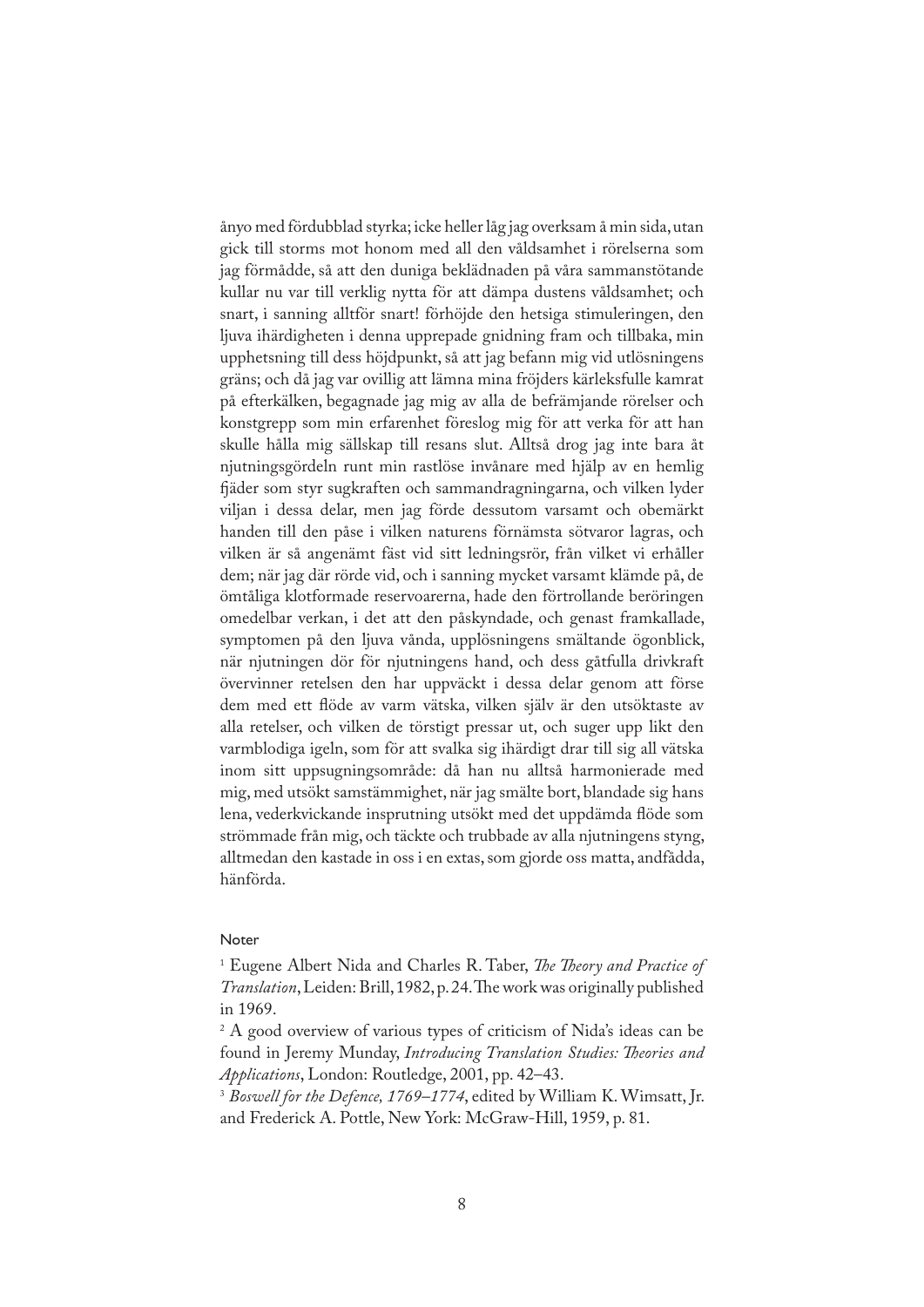4 Anon., *�e Trial of Mrs. Harriet Errington*, London: R. Randall, 1785, p. 49.

5 Anon., *Memoirs of the Celebrated Miss Maria Brown*, 2 vols, London: I. Allcock, 1765, vol. 2, pp. 156–67; Anon., *Genuine Memoirs of the Late Celebrated Jane D—s*, London: J. Simpson, 1761, p. 84.

6 Anon., *A Journey through the Head of a Modern Poet,* London: W. Owen, 1750, p. 18; Robert MacFarlan, *Appendix: Or, �e Criticks Criticised*, London: n. pub., 1777, p. 20.

7 'Vanessa' on *Goodreads*, 'Fanny Hill, or Memoirs of a Woman of Pleasure' (Penguin Popular Classics edn) webpage; 'Lianne79' at *Feedbooks*, 'Fanny Hill: Memoirs of a Woman of Pleasure' webpage, both accessed 23 Aug 2010.

8 'A Customer', '18th Century pornography!' on *Amazon.co.uk*, 'Fanny Hill or Memoirs of a Woman of Pleasure (Classics)' webpage, and 'Ivan' on *Goodreads*, *supra* note 7, both accessed 23 Aug 2010.

9 'benschlomo', 'Laughing All the Way to Bed' on *Amazon.com*, 'Fanny Hill: Memoirs Of A Woman of Pleasure (Wordsworth Classics)' webpage; 'Ivan', *op. cit.*; 'preshant pervatikar' and 'David' on *ManyBooks. net*, 'Fanny Hill' webpage, all accessed 23 Aug 2010.

10 'Debra A. Miller "Debi Scarbrough"', 'Fanny Hill Woman of Pleasure' and 'Michael Cornett "Madman"', 'A worthy classic', both on *Amazon. com*, 'Fanny Hill: Or, Memoirs of a Woman of Pleasure (Penguin Classics)' webpage; 'Nicholas Gourlay' on *Goodreads*, supra note 7, all accessed 23 Aug 2010.

<sup>11</sup> 'A reader', 'This is a naughty one, alright' and 'benshlomo' on *Amazon*. *com*, *supra* note 9, accessed 24–23 Aug 2010.

<sup>12</sup> 'simonfl', 'How to write about sex without being vulgar' on *Amazon*. *ca*, 'Penguin Classics Fanny Hill Or The Memoirs Of A Woman Of Pleasure' webpage; 'Melvin Pena', 'Lascivious! Unbelievable! An Erotic Literary Classic' on *Amazon.com*, 'Memoirs of a Woman of Pleasure (Oxford World's Classics)' webpage, all accessed 24 Aug 2010.

13 'Carina Rydberg' on *Boktipset*, 'Fanny Hill' webpage; Peter Harold, 'Sveriges största bordell?' on *Peter Harold – Läsarnas blogg*; Petter Malmberg, 'Fanny Hill' on *Butter tar ordet* (my translations), all accessed 24 Aug 2010.

14 'M.', a comment on Malte Persson's 'Dåligt sex i år igen' on *Malte Persson: Errata*; 'Gun', 'Erotiskt lästips från Gun' on *ViLÄSER*; Nathalie Andersson on her untitled blog site 'nemja.blogg.se' (my translations), all accessed 23–24 Aug 2010. It is not usually made clear whether the Swedish reviewers and commentators had read the book in Swedish or in English, which may of course have affected their appreciation of the text.